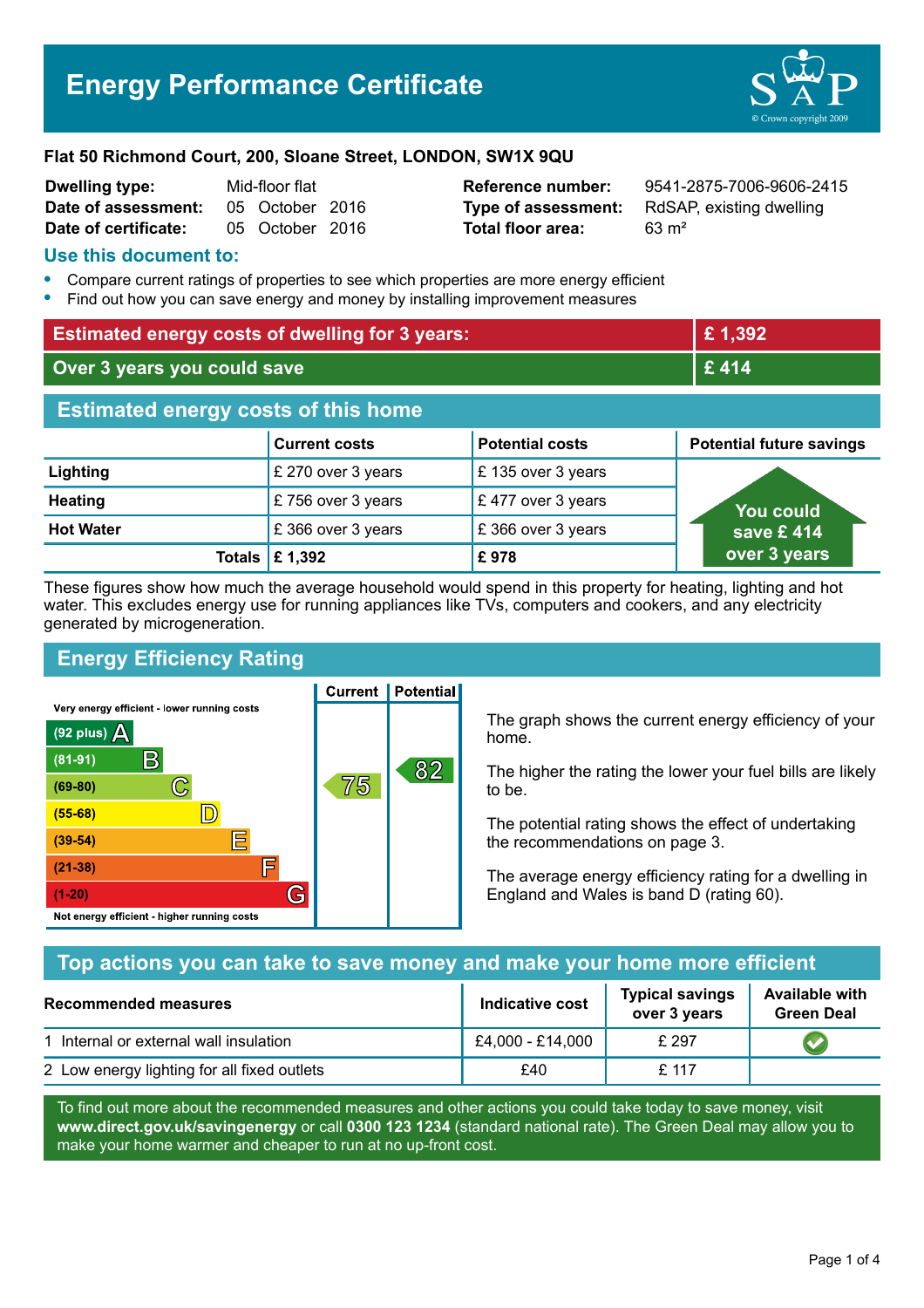#### 05 October 2016 RRN: 9541-2875-7006-9606-2415

**Energy Performance Certificate**

# **Summary of this home's energy performance related features**

| <b>Element</b>        | <b>Description</b>                                 | <b>Energy Efficiency</b> |
|-----------------------|----------------------------------------------------|--------------------------|
| Walls                 | Solid brick, as built, no insulation (assumed)     | $\star$ * * * *          |
| Roof                  | (another dwelling above)                           |                          |
| Floor                 | (another dwelling below)                           |                          |
| Windows               | Fully double glazed                                | ★★★☆☆                    |
| Main heating          | Community scheme                                   | ★★★★☆                    |
| Main heating controls | Flat rate charging, programmer and room thermostat | ★★☆☆☆                    |
| Secondary heating     | None                                               |                          |
| Hot water             | Community scheme                                   | ★★★★☆                    |
| Lighting              | No low energy lighting                             | ★☆☆☆☆                    |

Current primary energy use per square metre of floor area: 163 kWh/m² per year

The assessment does not take into consideration the physical condition of any element. 'Assumed' means that the insulation could not be inspected and an assumption has been made in the methodology based on age and type of construction.

### **Low and zero carbon energy sources**

Low and zero carbon energy sources are sources of energy that release either very little or no carbon dioxide into the atmosphere when they are used. Installing these sources may help reduce energy bills as well as cutting carbon. There are none provided for this home.

# **Opportunity to benefit from a Green Deal on this property**

The Green Deal may enable owners and occupiers to make improvements to their property to make it more energy efficient. Under a Green Deal, the cost of the improvements is repaid over time via a credit agreement. Repayments are made through a charge added to the electricity bill for the property. To see which improvements are recommended for this property, please turn to page 3. You can choose which improvements you want to install and ask for a quote from an authorised Green Deal provider. They will organise installation by an authorised Green Deal installer. If you move home, the responsibility for paying the Green Deal charge under the credit agreement passes to the new electricity bill payer.

For householders in receipt of income-related benefits, additional help may be available.

To find out more, visit **www.direct.gov.uk/savingenergy** or call **0300 123 1234**.

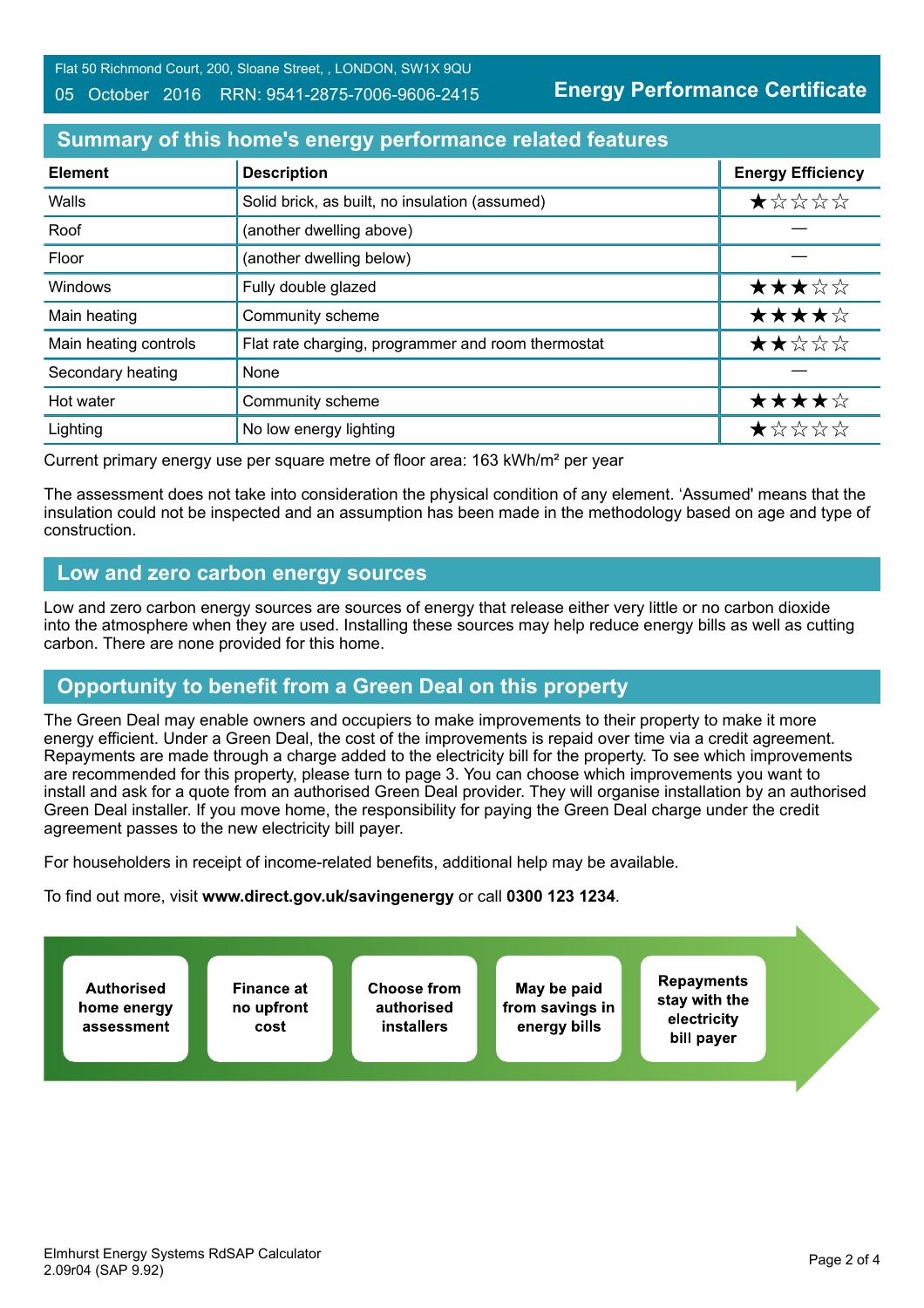#### 05 October 2016 RRN: 9541-2875-7006-9606-2415

# **Recommendations**

The measures below will improve the energy performance of your dwelling. The performance ratings after improvements listed below are cumulative; that is, they assume the improvements have been installed in the order that they appear in the table. Further information about the recommended measures and other simple actions you could take today to save money is available at **www.direct.gov.uk/savingenergy**. Before installing measures, you should make sure you have secured the appropriate permissions, where necessary. Such permissions might include permission from your landlord (if you are a tenant) or approval under Building Regulations for certain types of work.

Measures with a green tick are likely to be fully financed through the Green Deal since the cost of the measures should be covered by the energy they save. Additional support may be available for homes where solid wall insulation is recommended. If you want to take up measures with an orange tick  $\bullet$ , be aware you may need to contribute some payment up-front.

| <b>Recommended measures</b>               | <b>Indicative cost</b> | <b>Typical savings</b><br>per year | <b>Rating after</b><br>improvement | <b>Green Deal</b><br>finance |
|-------------------------------------------|------------------------|------------------------------------|------------------------------------|------------------------------|
| Internal or external wall insulation      | £4,000 - £14,000       | £99                                | <b>C80</b>                         |                              |
| Low energy lighting for all fixed outlets | £40                    | £ 39                               | <b>B82</b>                         |                              |

# **Choosing the right package**

Visit **www.epcadviser.direct.gov.uk**, our online tool which uses information from this EPC to show you how to save money on your fuel bills. You can use this tool to personalise your Green Deal package. Public services all in one place



| Green Deal package                   | Typical annual savings |
|--------------------------------------|------------------------|
| Internal or external wall insulation | Total savings of £99   |
| Electricity/gas/other fuel savings   | £0/£0/£99              |

You could finance this package of measures under the Green Deal. It could **save you £99 a year** in energy costs, based on typical energy use. Some or all of this saving would be recouped through the charge on your bill.